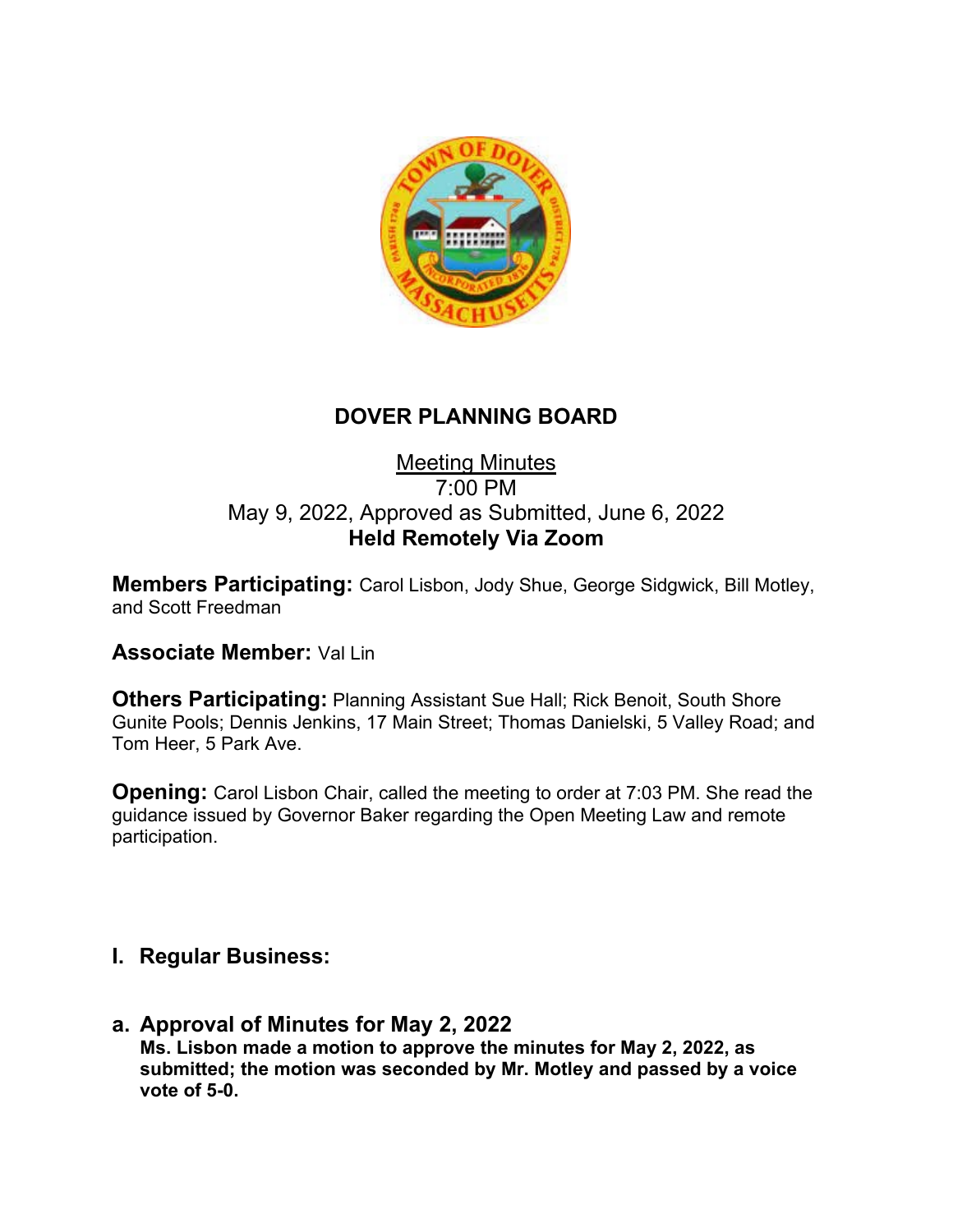b. The approval of minutes for April 25, 2022 meeting minutes were postponed to May 23, 2022.

## **II**. **New/Special Business:**

#### **a. 17 Main Street, Site Plan Review**

The applicants, Dennis and Sherlyn Jenkins, are proposing to construct a pool in their rear yard. The pool will be served by a landscaped patio and will be fenced for safety. The pool equipment will be located adjacent to the principal structure. Mr. Jenkins stated that all lighting will face towards the house and will be positioned inside the pool.

**Ms. Lisbon made a motion to approve**, **the Preliminary Site Plan by Anthony Dellorco and Daniel Merrikin, last dated 3/15/22, subject to the following conditions:**

- **1. Prior to the issuance of a building permit, minor modifications to the site plan may be approved administratively by the Planning Board Chair.**
- **2. No exterior lighting serving the accessory structure shall cast onto neighboring properties.**
- **3. The pool shall be filled via water truck.**

**The motion was seconded by Ms. Shue and passed by a voice vote of 5-0**

## **b. 5 Valley Road, Site Plan Review**

The owners, Margaret and Thomas Danielski, are proposing to construct a 20' x 40' pool, 7' x 7' spa, and a 12' x 20' storage shed. Mr. Danielski explained the reason for a temporary access road is to aid in getting equipment to the construction area. The access road will be located between the driveways that serve 5 Valley Road and 5A Valley Road. The access road with be returned to its natural state after construction is complete. The pool will be enclosed by a 4' wildlife-friendly safety fence. There will be 2 lights installed in the pool. Mr. Sidgwick asked the applicant to explain the 150 ft. buffer line shown on the plan. Mr. Danielski explained that the Dover Conservation Commission attempted to amend the wetland buffer zone line to 150 ft. at the 2022 Town Meeting, but it did not pass and remains at the 100 ft. distance.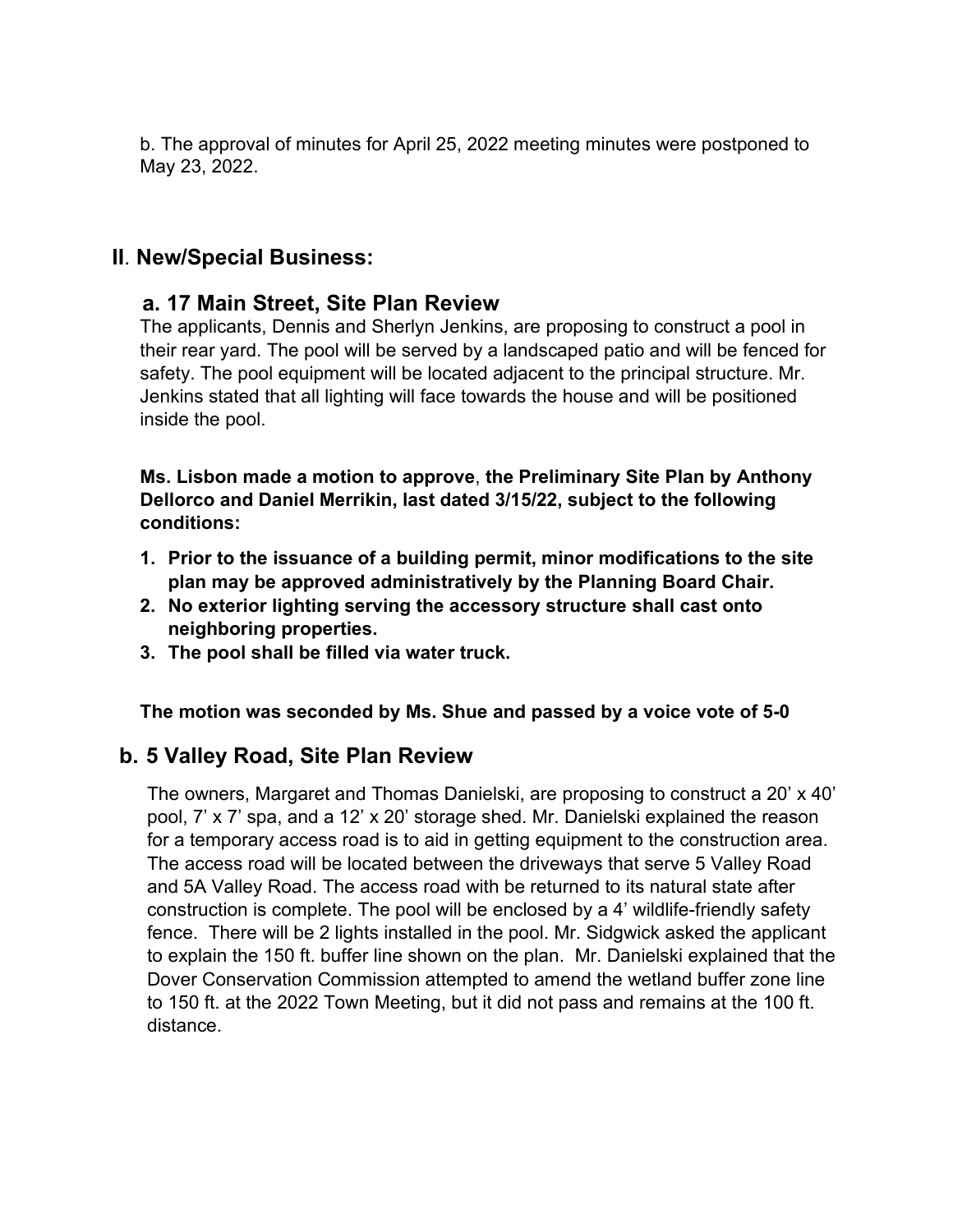**Ms. Lisbon made a motion to approve**, **the Preliminary Site Plan by C&G Survey Company, stamped and signed by Michael Clancy, last dated 8/31/20, received April 14, 2022; Construction Drawings by Phelan Engineering, stamped by William M. Phelan, dated March 21, 2022 received on April 14, 2022, subject to the following conditions:**

- **1. Prior to the issuance of a building permit, minor modifications to the site plan may be approved administratively by the Planning Board Chair.**
- **2. No exterior lighting serving the accessory structure shall cast onto neighboring properties.**
- **3. The pool and spa shall be filled via water truck.**

## III. **General Town Business**

#### **a. Town Meeting Review**

Ms. Lisbon reviewed all articles and the status of them as follows:

- Article 19, Floodplain Overlay District was pulled from the warrant because FEMA has been delayed in amending the maps. The Maps will not be updated until winter 2023, so the Floodplain Overlay District article will be on the warrant of the 2023 Town Meeting
- Article 20, Acceptance of Easements was pulled from the warrant due to many concerns from citizens not being able to understand and feel comfortable accepting them. Town Counsel will did not have an opportunity to do a complete review of the article. The Board will invite Town Counsel to a Planning Board meeting at a later date so residents would be able to get their questions answered.
- Article 18, Accessory Dwelling Units was pulled from the warrant because of many concerns. This article will be a number one priority moving forward. Town Counsel will review a letter sent to the Board from Alan Fryer, Chairman of the Zoning Board of Appeals and to clarify Board of Health concerns. The Board will review the Town of Wellesley's Accessory Dwelling Unit bylaw.
- Article 21, Modernization of Table of Uses passed
- Article 2, Update to Definitions passed.

## **b. 16 Haven Street, Explanation of Hearing**

**Not sure of the details and how much needs to be said**

## **Adjournment:**